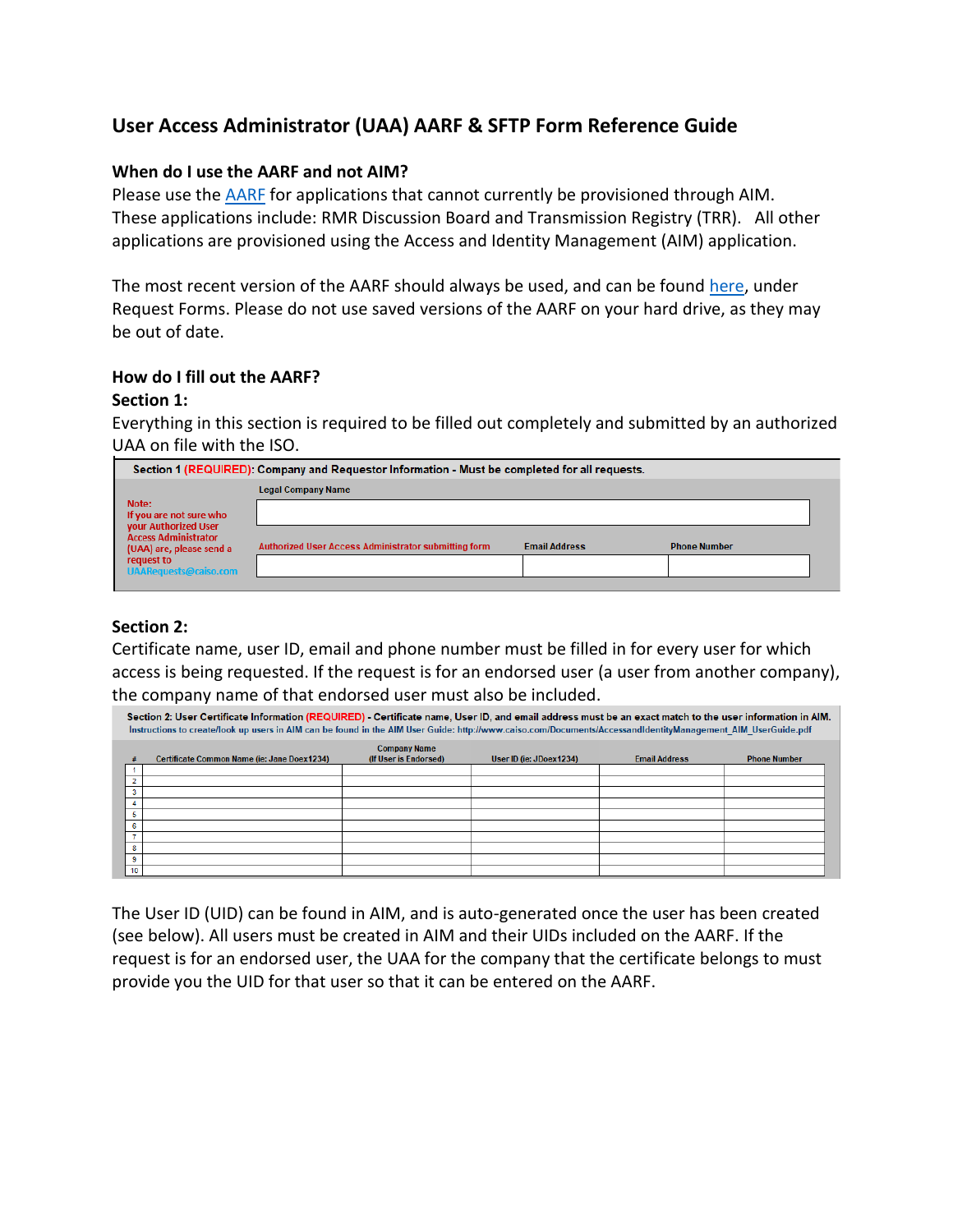The quickest way to see the UID in AIM is to look up your user on the User tab.



#### **Section 3:**

It is important that each required field in this section be completed, missing information will cause your AARF to be returned.

**Action:** Select Add or Remove from the dropdown pick-list.

**Entity ID:** this is where you enter the SCID that grants permission to the specific data you are requesting.

**Environment:** Select the checkbox for Production, Market Sim, or both.

**Access Role:** This tells us what role within the application the users need access to. There must be at least one role selected from the dropdown pick-list.

Several applications require NDAs and Exhibit A's to be submitted, the links to those documents are provided in the instructions located at the top of the AARF.

| If an application is not listed below, please use the AIM application to provision user access.<br>Please refer to the AIM User Guide for instructions on how to provision access in AIM:<br>http://www.caiso.com/Documents/AccessandIdentityManagement AIM UserGuide.pdf |                                                       |                                                             |                                                        |                                                                  |
|---------------------------------------------------------------------------------------------------------------------------------------------------------------------------------------------------------------------------------------------------------------------------|-------------------------------------------------------|-------------------------------------------------------------|--------------------------------------------------------|------------------------------------------------------------------|
| <b>Action</b><br>(REQUIRED)                                                                                                                                                                                                                                               | <b>Application</b>                                    | Entity ID(s)<br>(REQUIRED)                                  | <b>Environment</b><br>(REQUIRED)                       | <b>Access Role</b><br>(REQUIRED)                                 |
| <b>Click here to select</b><br>action                                                                                                                                                                                                                                     | ADS (Automated Dispatch System)                       | <b>Please complete the</b><br>ADS ACL Form on the tab below | $\Box$ Production<br>□ Market Simulation               | <b>Click Here To Select Role</b><br><b>For Access (Required)</b> |
| <b>Click here to select</b><br>action                                                                                                                                                                                                                                     | <b>RMR Discussion Board</b>                           | <b>Click Here To Select Site Owner</b><br>or PTO (Required) | Production                                             | <b>Click Here To Select Role</b><br><b>For Access (Required)</b> |
| <b>Click here to select</b><br>action                                                                                                                                                                                                                                     | $\Box$ LINKER<br>TRR (Transmission Registry Redesign) |                                                             | <b>Click Here To Select Role For Access (Required)</b> |                                                                  |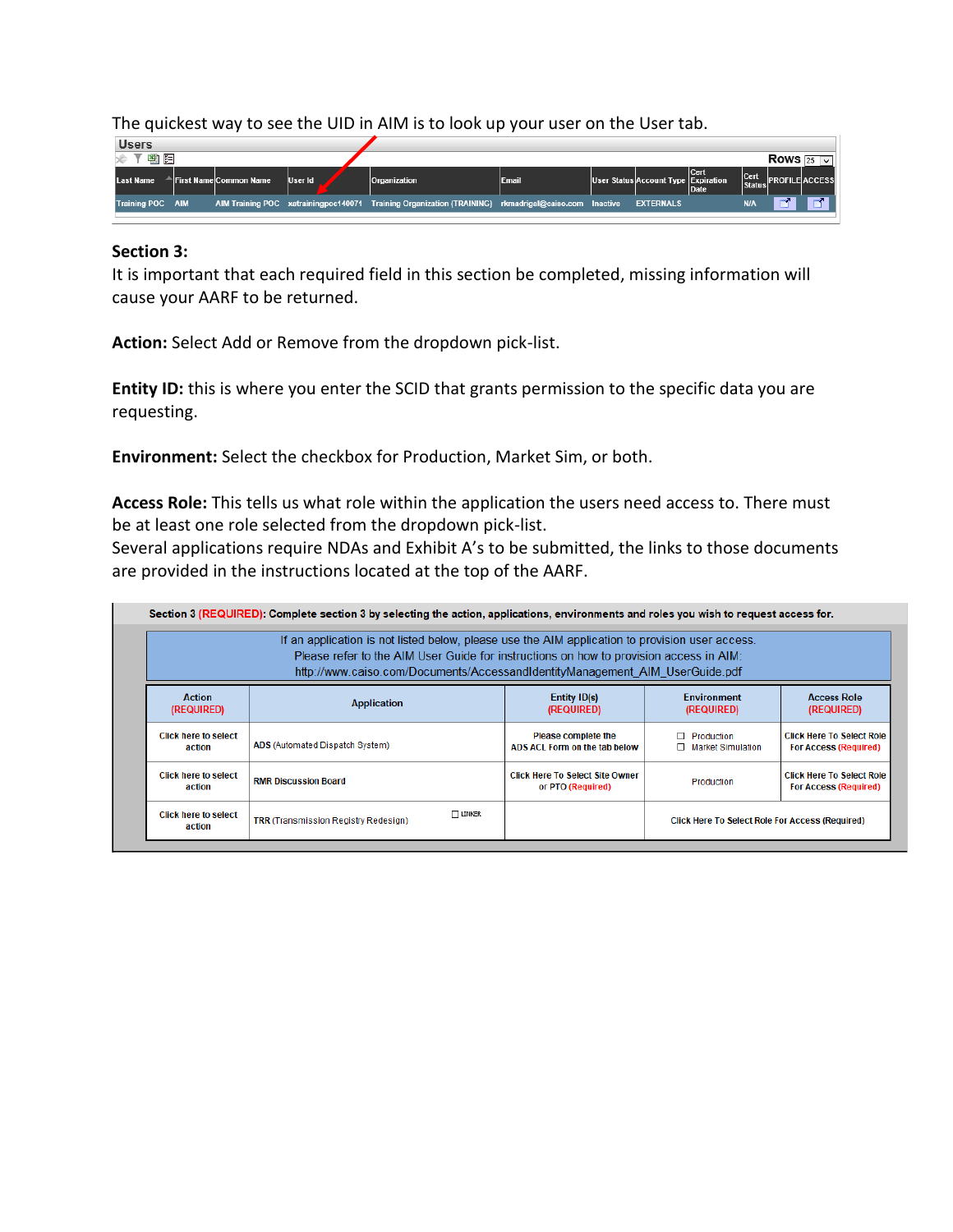## **How do I submit the completed AARF?**

The AARF must be submitted by an authorized UAA.

If the UAA has CIDI UAA access (this allows you to view all your requests, statuses and submitted comments), then the AARF is submitted through CIDI as an AARC ticket. CIDI can be accessed through the Market Participant Portal.

Non-CIDI UAAs should submit their requests through the AAR web page: [http://www.caiso.com/participate/Pages/ApplicationAccess/AccessRequestSub](http://www.caiso.com/participate/Pages/ApplicationAccess/AccessRequestSub%20mittals_NonCIDIUsers.aspx)  [mittals\\_NonCIDIUsers.aspx](http://www.caiso.com/participate/Pages/ApplicationAccess/AccessRequestSub%20mittals_NonCIDIUsers.aspx)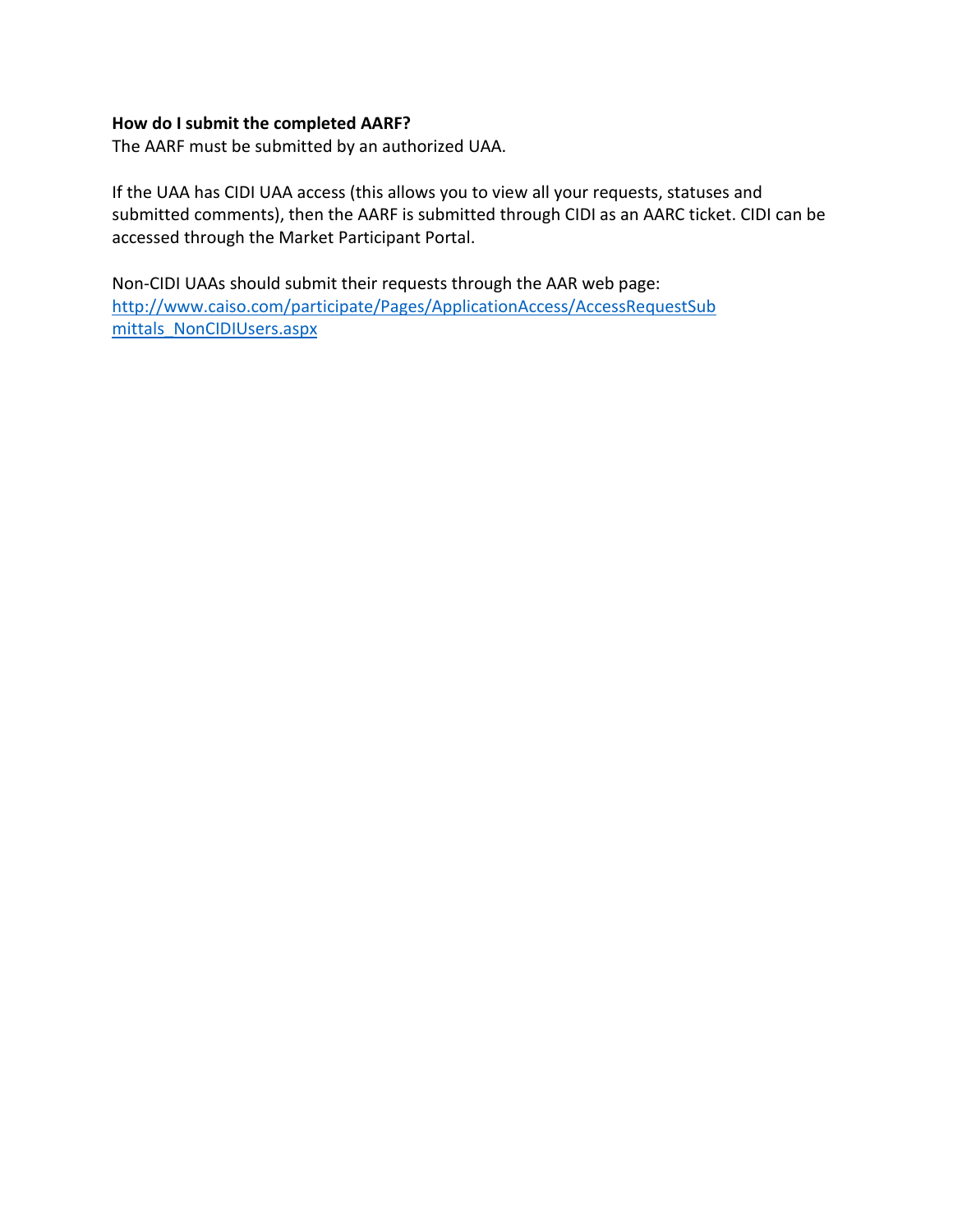# **How do I fill out the SFTP Form?**

## **Section 1:**

Everything in this section is required to be filled out completely and submitted by an authorized User Access Administrator (UAA) on file with the ISO.

|   | Section 1 Company Information: Section 1 must be completed for ALL requests.<br>A separate form MUST be used for each account unless the company, applications, and resources needed are EXACTLY the same for all users listed. |                                                                                                                                                                                                                                                                                                                                          |                     |  |
|---|---------------------------------------------------------------------------------------------------------------------------------------------------------------------------------------------------------------------------------|------------------------------------------------------------------------------------------------------------------------------------------------------------------------------------------------------------------------------------------------------------------------------------------------------------------------------------------|---------------------|--|
|   | <b>Company Name</b>                                                                                                                                                                                                             |                                                                                                                                                                                                                                                                                                                                          |                     |  |
|   | <b>Submitter Namet</b>                                                                                                                                                                                                          | <b>Email Address</b>                                                                                                                                                                                                                                                                                                                     | <b>Phone Number</b> |  |
| 宓 | For help, contact your ISO client representative.                                                                                                                                                                               | †For MRI-S access requests: This form MUST be submitted by a CAISO-authorized User Access Administrator (UAA).<br>REQUESTS FOR MRI-S ACCESS MUST NOT BE SUBMITTED UNTIL THREE BUSINESS DAYS AFTER THE SCID BEING<br>REQUESTED HAS BEEN USED TO MAKE A BID IN THE MARKET. Requests received prior to that occurring will not be accepted. |                     |  |

## **Section 2:**

An Action of Add or Remove must be selected, followed by the application needed. Please use a separate line for each environment. A valid SCID, which has been used to make a bid in the market, must be included.

| Section 2 SFTP Application Access Information: Section 2 must be completed for ALL requests.        |                                         |                                                                |  |  |
|-----------------------------------------------------------------------------------------------------|-----------------------------------------|----------------------------------------------------------------|--|--|
| Select ADD or REMOVE. Select desired application(s) and, for MRI-S requests, enter company SCID(s). |                                         |                                                                |  |  |
| <b>Add or Remove</b><br>(REQUIRED)                                                                  | <b>Application</b><br>(REQUIRED)        | <b>Company SCID</b><br>(Leave Blank Except for MRI-S Requests) |  |  |
| <b>Click here to select</b><br>action                                                               | <b>Click here to select application</b> |                                                                |  |  |
| <b>Click here to select</b><br>action                                                               | Click here to select application        |                                                                |  |  |
| <b>Click here to select</b><br>action                                                               | <b>Click here to select application</b> |                                                                |  |  |
| <b>Click here to select</b><br>action                                                               | <b>Click here to select application</b> |                                                                |  |  |
| <b>Click here to select</b><br>action                                                               | <b>Click here to select application</b> |                                                                |  |  |

## **Section 3:**

The account name the access is being requested for is filled in here. If the account already exists, please fill in the bottom section. For new accounts, please complete the top portion.

| Section 3 Username Instructions: To add access for a NEW SFTP user, request a preferred username.                             |
|-------------------------------------------------------------------------------------------------------------------------------|
| $\sqrt[3]{x}$ Username Rule: Use all lowercase letters. Avoid spaces, numbers, special characters, and CMA certificate names. |
|                                                                                                                               |
| To add access for up to five EXISTING SFTP user accounts, specify the usernames:                                              |
|                                                                                                                               |
| 21                                                                                                                            |
| 3)                                                                                                                            |
| 4                                                                                                                             |
| 5 <sub>l</sub>                                                                                                                |